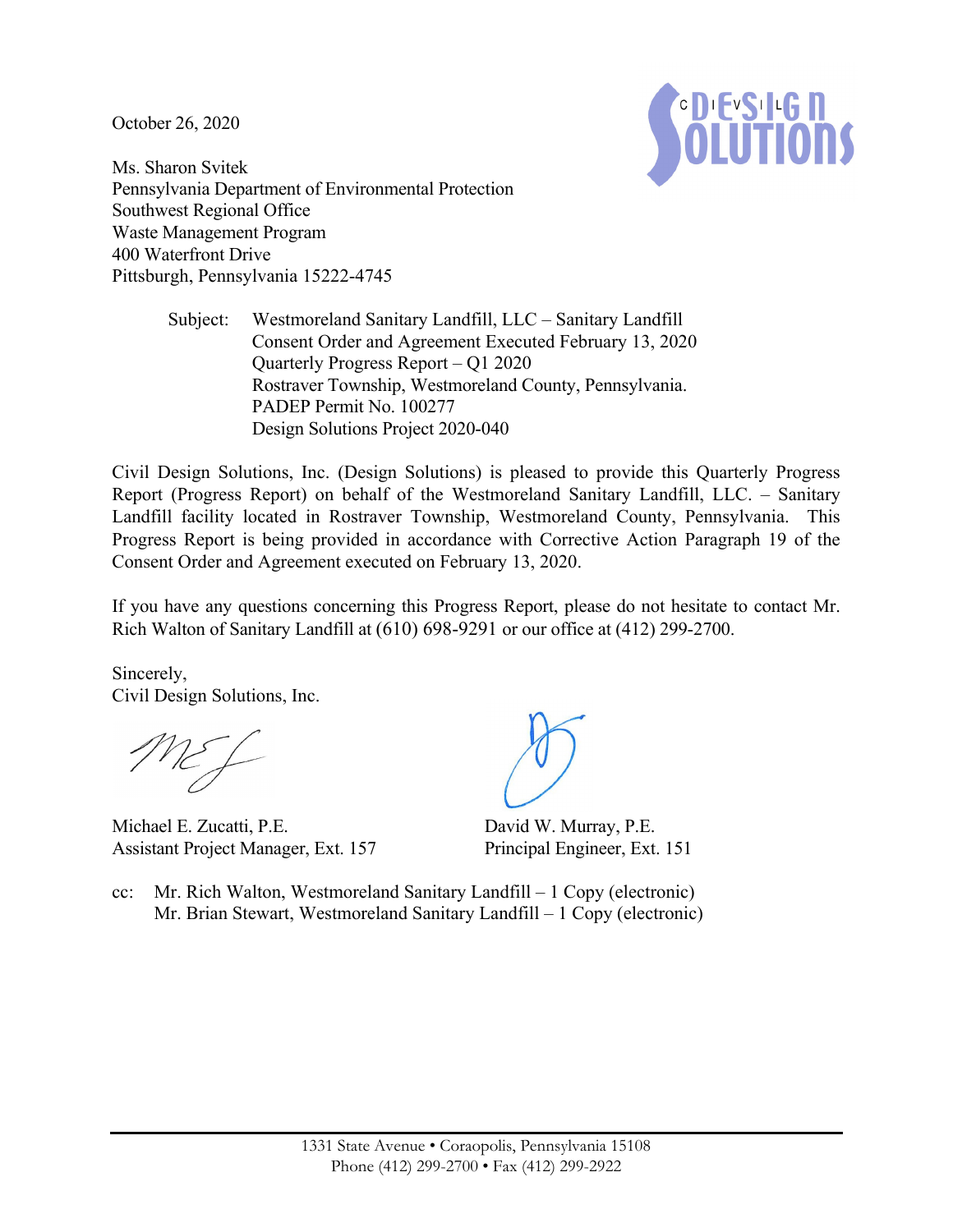This Quarterly Progress Report (Progress Report) has been prepared for the Westmoreland Sanitary Landfill facility (Sanitary Landfill) as required by Corrective Action Paragraph 19 of the Consent Order and Agreement (COA) executed February 14, 2020. The following sections present a description of actions to achieve compliance with the COA, activities planned for the next calendar quarter, applicable material problems or delays, leachate disposal and a summary of any marketing correspondence with alternative appropriately permitted disposal facilities.

#### **Compliance Actions**

During the first quarter of 2020, several compliance items were required by the COA. The COA was executed on February 14, 2020 and as required by Corrective Action Paragraph 3, the working face was to be minimized within seven (7) calendar days. WSL personnel minimized the working face of the landfill to the maximum extent practicable by February 21, 2020 in order to reduce and/or minimize leachate generation. Therefore, Corrective Action Paragraph 3 was satisfied.

Corrective Action Paragraph 4 of the COA required the submittal of copies of agreements with the four (4) facilities that WSL has the ability to haul leachate to for disposal within thirty (30) days of execution. Additionally, within thirty (30) days, as required by Corrective Action Paragraphs 6 and 7, a Minor Permit Modification (Permit Modification #1) was submitted to the PADEP to modify the facility's leachate management system. The Minor Permit Modification was submitted on February 19, 2020 and also included copies of written acceptance from the following facilities for leachate disposal from WSL.

- City of Alliance Municipal Sanitary Authority Alliance, Ohio
- Seneca Landfill, Inc. Butler County, Pennsylvania
- Westerly Waste Water Treatment Plant Duncansville, Pennsylvania
- Eastern Ohio Regional Wastewater Authority Bellaire, Ohio

Therefore, Corrective Action Paragraphs 4, 6 and 7 were satisfied.

# **Next Quarter Planned Activities (Q2 2020)**

During the next calendar quarter, WSL intends to market appropriately permitted leachate disposal facilities other than those listed above. Prior to initiating disposal at any new facility, WSL will request written approval from the PADEP in accordance with Correction Action Paragraph 5. Additionally, WSL anticipates receiving correspondence from the PADEP regarding the submission of Permit Modification #1 and will respond accordingly.

# **Material Problems or Delays**

There were no material problems or delays related to performing Corrective Actions required by the Consent Order this quarter.